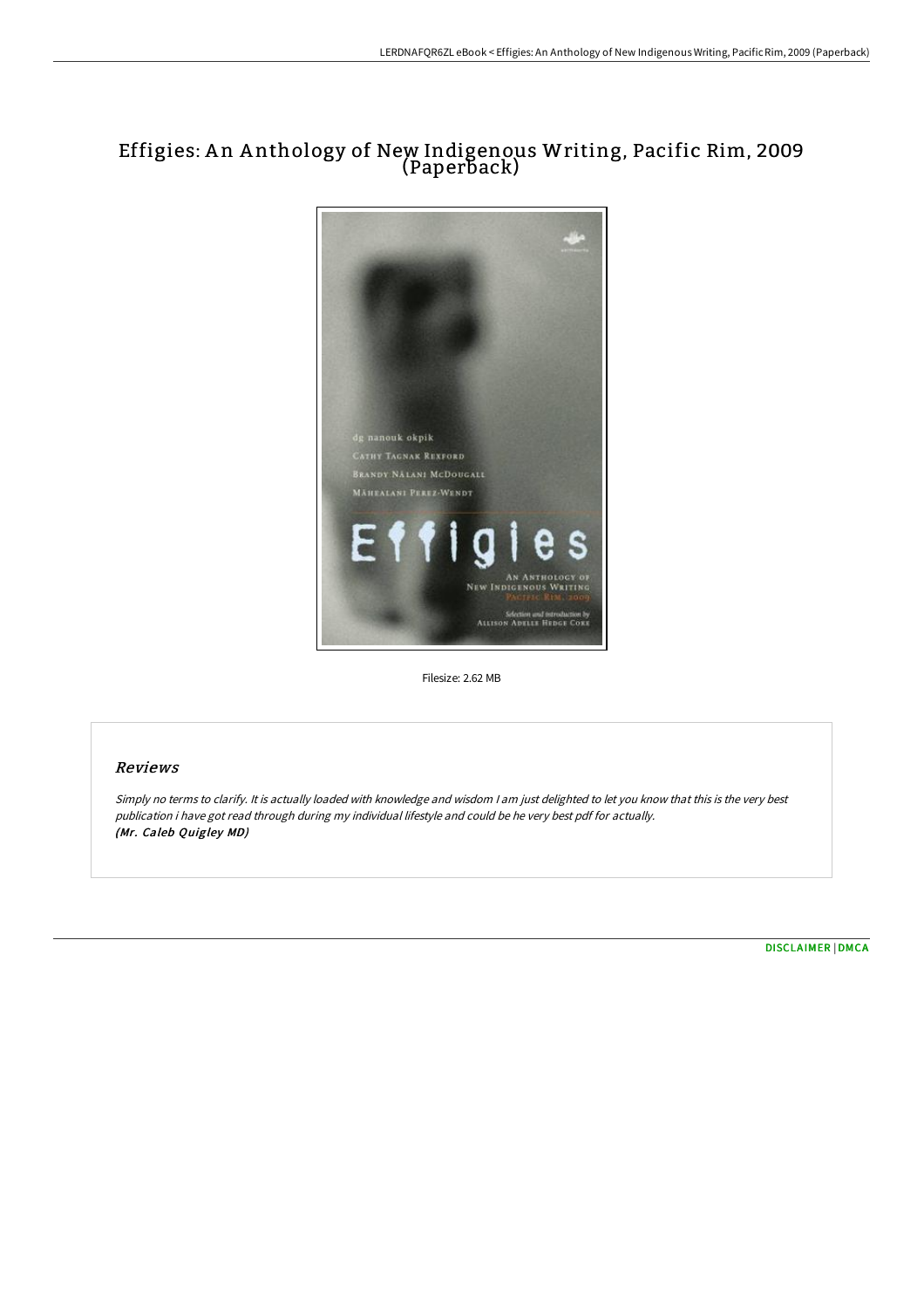### EFFIGIES: AN ANTHOLOGY OF NEW INDIGENOUS WRITING, PACIFIC RIM, 2009 (PAPERBACK)



To read Effigies: An Anthology of New Indigenous Writing, Pacific Rim, 2009 (Paperback) eBook, please follow the link listed below and save the file or have accessibility to additional information which are highly relevant to EFFIGIES: AN ANTHOLOGY OF NEW INDIGENOUS WRITING, PACIFIC RIM, 2009 (PAPERBACK) ebook.

Salt Publishing, United Kingdom, 2009. Paperback. Condition: New. Language: English . Brand New Book \*\*\*\*\* Print on Demand \*\*\*\*\*.It is a rare pleasure to unleash beauty upon the ever-tragic world, an exception to the plagued misfortune of greed, despair, and injury. Though elements of colonization do present certain challenges and malady to a natural world inhabited for tens of thousands of years by peoples steeped in ideologies, practical and philosophic systems, they do not overcome the lingual sensibilities and prowess of the poets representing the areas of the planet present in this text. Instead the poets overcome the intrusion. From baleen row, razor clam edge, rabid willow ptarmigan plume, to white buds of plumeria, gardenia, lei, shaded grave of dried lauhala and graying niu, fertile Pacific essence swells these poems into hummock ice knolls, into layers and layers of white sea laps rolling, into mindfulness, consideration, climate care--belonging. From ulu, to cane knife, where aurora s green vein bleeds blue and tangles into indigo or green-robed mauna combs t? stalks, palms, kukui, and pines. From Barrow to Waihe e, tethered and hammered through wild among dark branches and snared by voices, these poems harbor whale and seal oil burning to bring sustenance to a reader s search for light and with them carry us into a seafaring world of rich embrace. Spectacular, immediate, these beaches and beeches along the shores provide a tactile relationship made immense in their stream-crafted images.

ଈ Read Effigies: An Anthology of New Indigenous Writing, Pacific Rim, 2009 [\(Paperback\)](http://digilib.live/effigies-an-anthology-of-new-indigenous-writing-.html) Online Download PDF Effigies: An Anthology of New Indigenous Writing, Pacific Rim, 2009 [\(Paperback\)](http://digilib.live/effigies-an-anthology-of-new-indigenous-writing-.html)